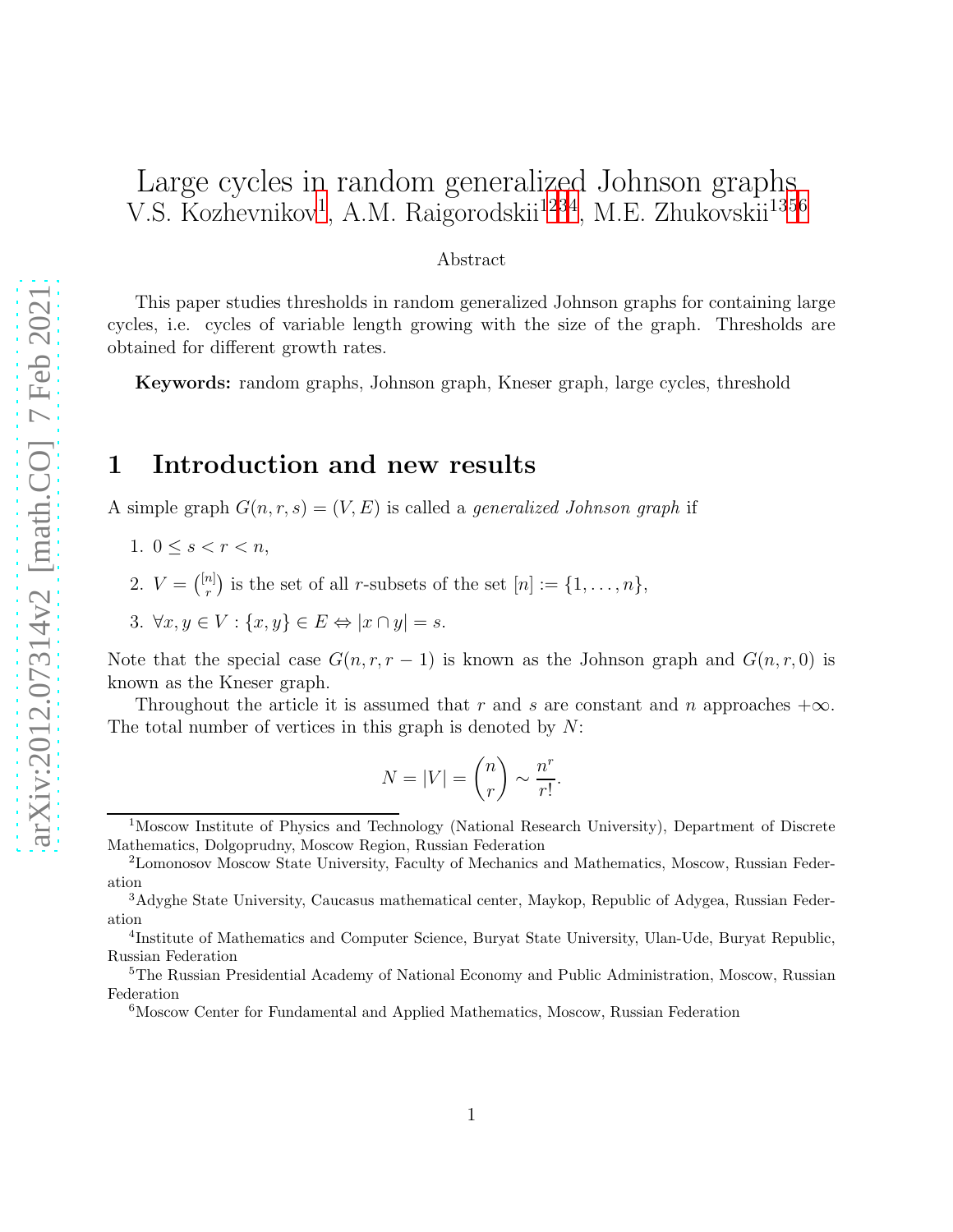From the symmetry of the definition it is evident that  $G(n, r, s)$  is a regular graph. Let  $N_1$ denote the degree of its vertex:

$$
N_1 = {r \choose s} {n-r \choose r-s} \sim {r \choose s} \frac{n^{r-s}}{(r-s)!}.
$$

A random generalized Johnson graph  $G_p(n, r, s)$  is a binomial random subgraph of  $G(n, r, s)$ . It is obtained from  $G(n, r, s)$  by independent removal of each edge with probability  $(1 - p)$ . This is a generalization of the classical Erdős-Rényi random graph  $G(n, p)$ [\[7,](#page-12-0) [10\]](#page-12-1), corresponding to the case  $r = 1$ ,  $s = 0$ , in which  $G(n, 1, 0) \cong K_n$ . Several recent works [\[4](#page-11-0)[–6,](#page-11-1) [14–](#page-12-2)[18,](#page-12-3) [22–](#page-13-0)[24\]](#page-13-1) are devoted to the study of asymptotic properties of  $G_p(n, r, s)$ .

Let A be some graph property. As usual, we write  $G \models A$  when A holds for G. The function  $\hat{p} = \hat{p}(n)$  is called a *threshold* for the *increasing* (see [\[11\]](#page-12-4)) property A if

$$
\mathbb{P}\left(G_p(n,r,s)\models \mathcal{A}\right) \to \begin{cases}0, p = o(\hat{p}),\\1, p = \omega(\hat{p}),\end{cases}
$$

where  $p = \omega(\hat{p})$  means  $\hat{p} = o(p)$ . A threshold  $\hat{p}$  is called sharp if  $\forall \varepsilon > 0$ :

$$
\mathbb{P}\left(G_p(n,r,s)\vDash \mathcal{A}\right) \to \begin{cases} 0, p < (1-\varepsilon)\hat{p}, \\ 1, p > (1+\varepsilon)\hat{p}. \end{cases}
$$

The problem of finding thresholds for various properties and, more generally, the asymptotic behavior of probabilities of random graphs' properties has been widely studied [\[1,](#page-11-2) [2,](#page-11-3) [8,](#page-12-5) [9,](#page-12-6) [12,](#page-12-7) [13,](#page-12-8) [19](#page-12-9)[–21\]](#page-13-2).

Particularly well understood is the property of subgraph containment in  $G(n, p)$  =  $G_p(n, 1, 0)$ . Thresholds for containing a copy of an arbitrary fixed graph are found in classical works [\[1,](#page-11-2)[8,](#page-12-5)[19\]](#page-12-9). Asymptotic Poisson distribution for the number of copies of a fixed strongly balanced graph inside the threshold is established in [\[1\]](#page-11-2). The number of copies of a balanced (but not strongly balanced) graph is also known to be convergent to some distribution, but not necessarily Poisson [\[3\]](#page-11-4). Asymptotic normality of the number of copies of a fixed graph for large enough p is determined in [\[12,](#page-12-7) [19,](#page-12-9) [20\]](#page-12-10). Most of these results are generalized by Burkin for  $G_p(n,r,s)$  [\[5\]](#page-11-5).

In this work we go further and consider subgraphs of variable size (i.e. depending on  $n$ ) in  $G_p(n, r, s)$ . Specifically, we focus on thresholds for the property of variable-length cycle containment in  $G_p(n,r,s)$ . In [\[5\]](#page-11-5) Burkin found (under certain assumptions) the threshold for the property  $\mathcal{A}_H$  of containment in  $G_p(n, r, s)$  of a subgraph isomorphic to a fixed graph H. Applied to a simple cycle  $C_t$  of a fixed length t, his theorem can be stated as follows.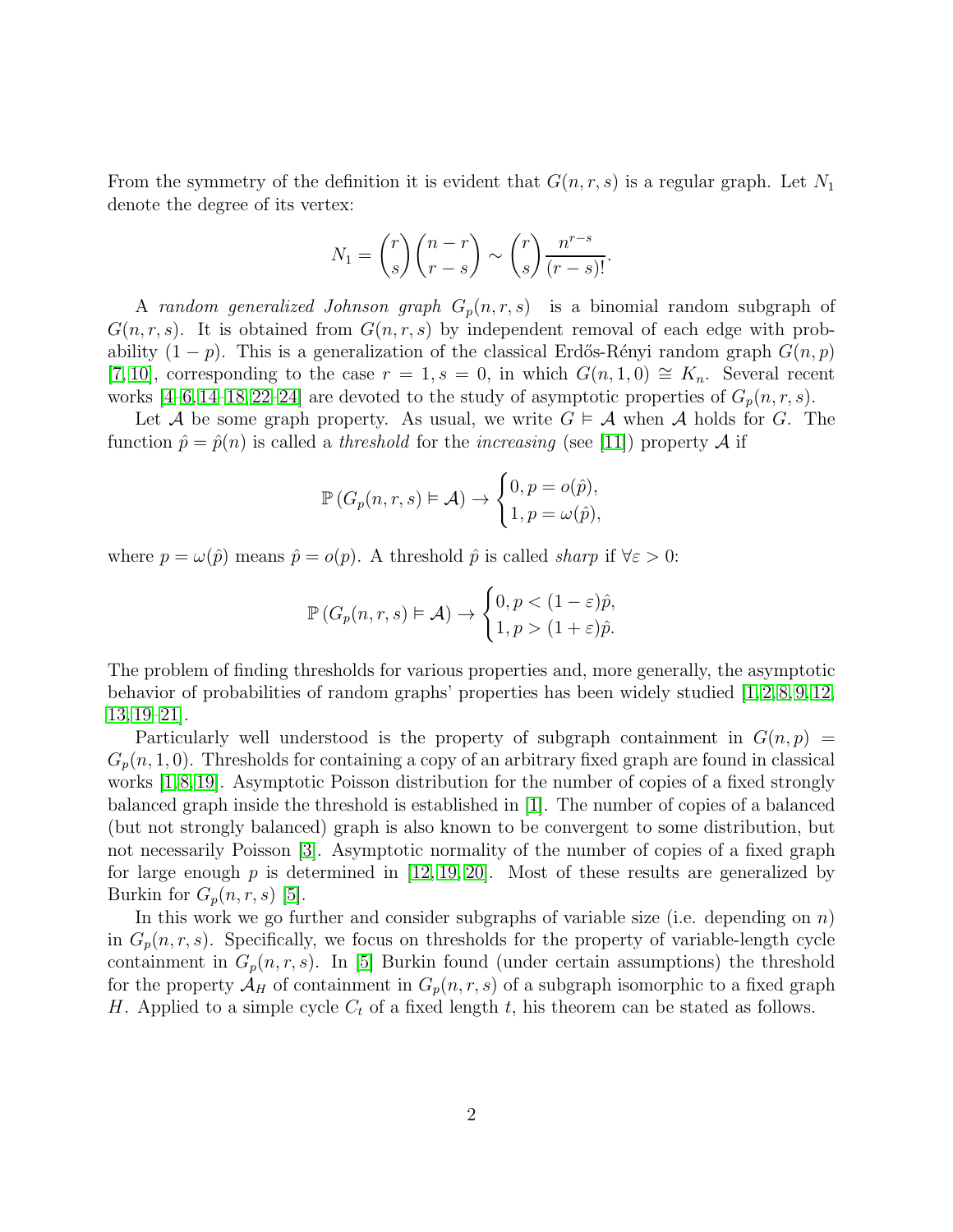**Theorem 1 (Burkin, 2016, [\[5\]](#page-11-5))** Let  $0 \leq s \leq r$  and t be fixed integers. Then the threshold for containment of  $C_t$  in  $G_p(n,r,s)$  is

<span id="page-2-2"></span>
$$
\hat{p} = n^{-(r-s)-s/t}.\tag{1}
$$

In this paper we generalize this result to growing cycles, i.e.  $t \to +\infty$  as  $n \to +\infty$ . Moreover, if the growth rate of  $t$  is fast enough, the threshold is shown to be sharp. These results are summarized in the following theorem.

**Theorem 2** Let  $0 \leq s < r$  be fixed integers. If  $t = t(n)$  satisfies the condition

$$
t = o\left(\sqrt{N_1}\right),\tag{2}
$$

then the threshold for containment of  $C_t$  in  $G_p(n,r,s)$  is

<span id="page-2-0"></span>
$$
\hat{p} = \frac{n^{-s/t}}{N_1}.\tag{3}
$$

Moreover, if  $s = 0$  and  $t \to +\infty$  or s is arbitrary and  $t = \omega(\ln n)$ , then the threshold [\(3\)](#page-2-0) is sharp.

Note that if  $t = \text{const}$ , then there is no sharp threshold, which follows from the fact that in this case, for  $p = c \cdot n^{-(r-s)-s/t}$ , where  $c > 0$  is any constant, the number of cycles has asymptotically Poisson distribution [\[5\]](#page-11-5).

The proof of Theorem [2](#page-2-0) presented in Section [2](#page-2-1) uses the typical first and second moment methods. In contrast to  $t = \text{const}$ , the case  $t \to +\infty$  requires more careful bounds of the expectation and the variance of the number of cycles.

# <span id="page-2-1"></span>2 Proofs

The proof of Theorem [1](#page-2-2) provided in [\[5\]](#page-11-5) by Burkin is also based on the methods of the first and the second moments. Let X and  $c_t$  be the numbers of copies of  $C_t$  in  $G_p(n,r,s)$  and in  $G(n, r, s)$  respectively. In order to estimate the expectation  $E X = c_t p^t$ , Burkin finds the asymptotics of  $c_t$ . For this purpose, he shows that  $c_t$  asymptotically equals the number of cycles entirely contained in the neighborhood of a single vertex, which is easy to compute explicitly. However, this is not generally true if  $t \to +\infty$ , in which case the estimation of  $c_t$ should be more subtle. This problem is resolved in Section [2.1.](#page-3-0)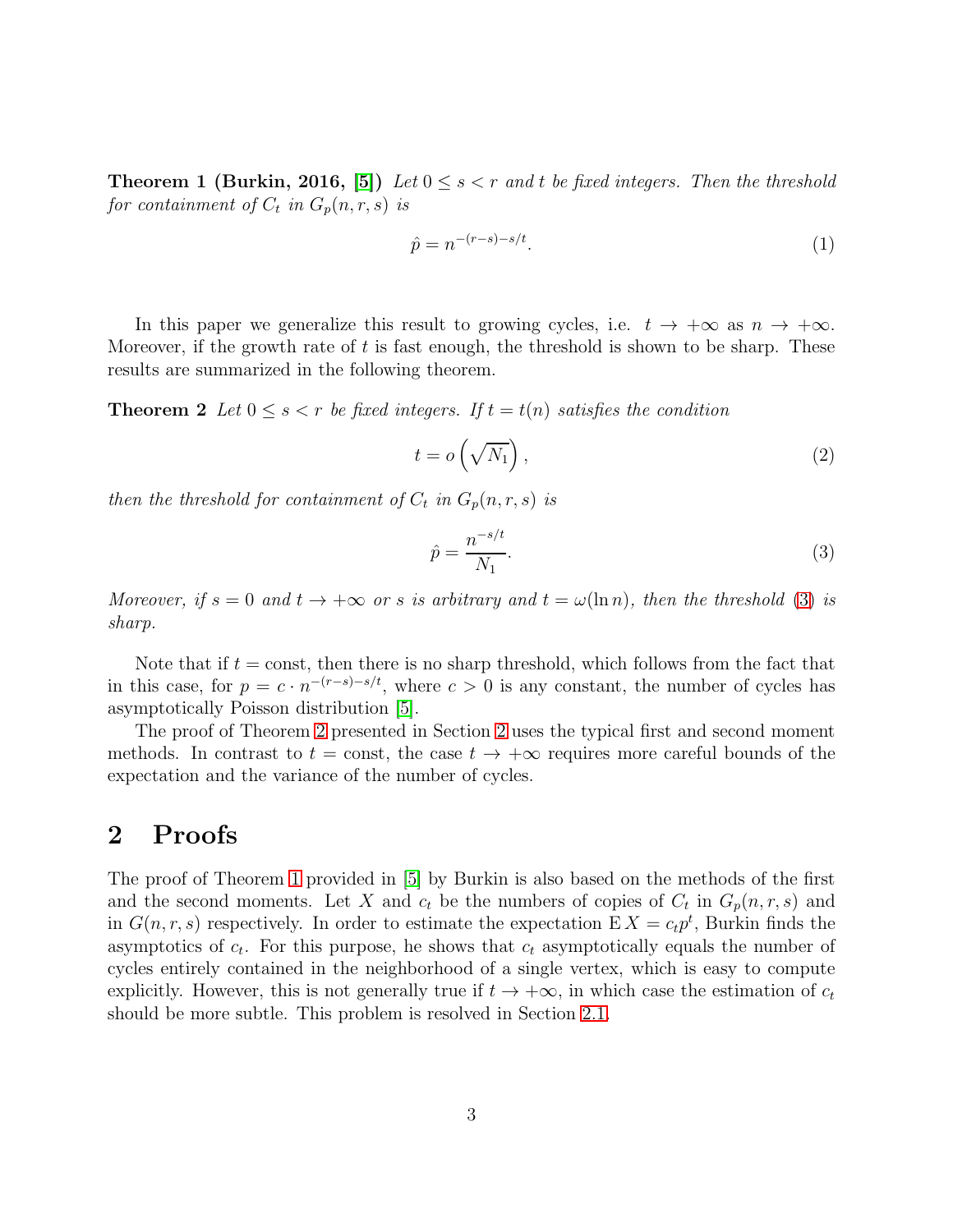Estimation of the variance Var X for  $t = \text{const}$  is almost the same as in the Erdős-Rényi model for any balanced subgraph. If, however,  $t \to +\infty$ , then this problem becomes non-trivial. In Section [2.2,](#page-6-0) a sufficient upper bound for  $\text{Var } X$  is obtained using the specificities of  $C_t$  topology.

Finally, using the bounds for  $EX$  and  $Var X$ , Theorem [2](#page-2-0) is proved in Section [2.3.](#page-9-0)

#### <span id="page-3-0"></span>2.1 The number of cycles

Counting simple cycles in  $G(n, r, s)$  can be reduced to counting simple paths due to the following lemma.

**Lemma 1** Let  $\{x, y\} \in E$  be an arbitrary edge in  $G(n, r, s)$ . Then the number  $p_t$  of simple paths on t vertices, whose first vertex is x and last vertex is y, does not depend on x and y and

<span id="page-3-1"></span>
$$
c_t = \frac{1}{2t} N \cdot N_1 \cdot p_t.
$$
\n<sup>(4)</sup>

*Proof.* The fact that  $p_t$  does not depend on x and y is evident from the symmetry of  $G(n, r, s)$ definition.

 $C_t$  can be embedded in  $G(n, r, s)$  in the following way. First, choose an arbitrary vertex  $y \in V$  in N ways. Next, choose its neighbor x in  $N_1$  ways. Then, choose a simple path on t vertices with x as its first vertex and y as its last vertex in  $p_t$  ways. Finally, since the number of automorphisms of  $C_t$  is 2t, the equality [\(4\)](#page-3-1) is obtained.  $\Box$ 

We now switch to estimating  $p_t$ . For  $y \in V$ , consider sets

$$
V_j(y) = \{x \in V \mid |x \cap y| = j\}, j \in \{0, 1, \dots, r\},\
$$

which form a partition of V. Let  $i, j \in \{0, 1, \ldots, r\}$ ,  $y \in V$ , and  $x \in V_i(y)$ . Following Burkin [\[5\]](#page-11-5), we define

$$
A_i^j = |V_j(y) \cap V_s(x)|,
$$

which does not depend on the choice of x and y due to the symmetry of  $G(n, r, s)$  definition.

Note that if  $i = r$ , then  $|x \cap y| = r$ , which means that  $x = y$ . Therefore,  $A_r^j = \delta_{sj} \cdot N_1$ , where  $\delta_{sj}$  is the Kronecker delta. If  $j = r$ , then  $\forall z \in V_j(y)$  we have  $|z \cap y| = r$ , which means that  $z = y$  and, therefore, that  $A_i^r = \delta_{is}$ . For all  $i, j \leq r$ , the following formula holds:

<span id="page-3-2"></span>
$$
A_i^j = \sum_{m=0}^s {i \choose m} {r-i \choose s-m} {r-i \choose j-m} {n-2r+i \choose r-s-j+m} =
$$
  
= 
$$
\sum_{m=m_{min}}^{m_{max}} {i \choose m} {r-i \choose s-m} {r-i \choose j-m} {n-2r+i \choose r-s-j+m}
$$
 (5)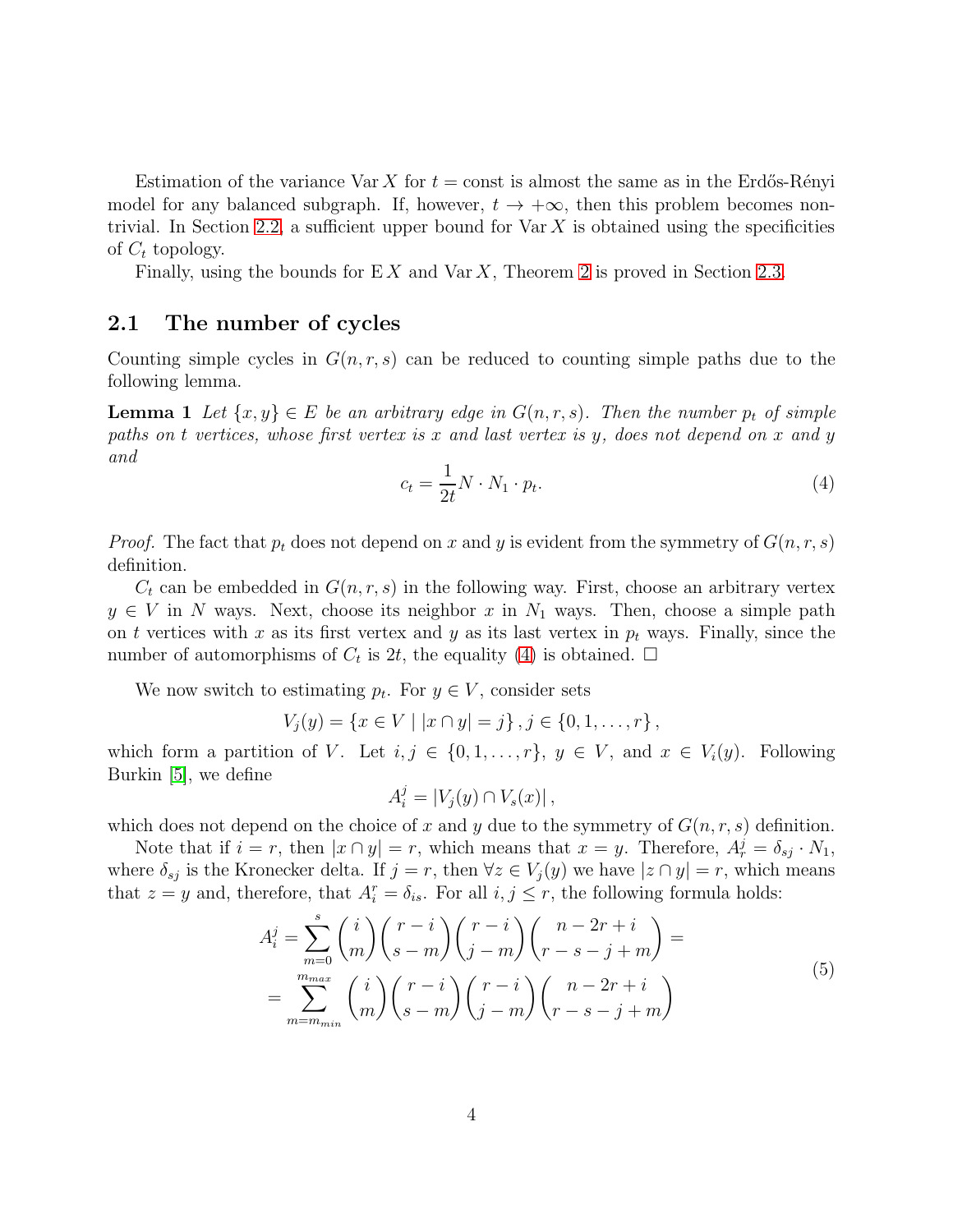assuming that  $\binom{0}{0}$  $\binom{0}{0} \equiv 1, \, \binom{k}{k}$  $\binom{k}{k} \equiv \binom{k}{\leq 0}$  $\binom{k}{0} \equiv \binom{<0}{k} \equiv 0$  for any  $k \in \mathbb{Z}$ .  $m_{min}$  and  $m_{max}$  are respectively the minimum and the maximum values of  $m$  for which the corresponding term in the sum is nonzero.

It is clear that the mth term in the sum  $(5)$  is nonzero iff

$$
\max\{0, \max\{i, j\} - (r - s), i + j - r\} \le m \le \min\{s, i, j, n - 2r + i + j - (r - s)\}.
$$

Therefore, for sufficiently large *n*:

$$
\begin{cases} m_{min} = \max\{0, \ \max\{i, j\} - (r - s), \ i + j - r\}, \\ m_{max} = \min\{s, i, j\}. \end{cases}
$$
 (6)

The necessary and sufficient condition on i and j under which  $A_i^j$  $i \neq 0$  (for sufficiently large  $n)$  is  $m_{min} \leq m_{max}$ , or, equivalently,

<span id="page-4-0"></span>
$$
\begin{cases} |i-j| \le r-s, \\ i+j \le r+s. \end{cases} \tag{7}
$$

Note that for *i*, *j* satisfying [\(7\)](#page-4-0) the value  $m_{max}$  defines the asymptotic order of  $A_i^j$  $i<sub>i</sub>$ , namely,

<span id="page-4-3"></span>
$$
A_i^j \sim \text{const} \cdot n^{r-s-j+m_{max}} = \text{const} \cdot n^{r-s-j+\min\{s,i,j\}}.\tag{8}
$$

In particular,

<span id="page-4-2"></span>
$$
A_s^s \sim \frac{n^{r-s}}{(r-s)!} \sim \frac{N_1}{\binom{r}{s}}.\tag{9}
$$

**Lemma 2** If  $t = o(\sqrt{N_1})$ , then

<span id="page-4-1"></span>
$$
\begin{cases}\np_t = O\left(N_1^{t-2}\right), \\
p_t = \Omega\left(\left(N_1 / \binom{r}{s}\right)^{t-2}\right), \\
p_t = \Omega\left(n^{-s} N_1^{t-2}\right).\n\end{cases} \tag{10}
$$

*Proof.* For  $t = \text{const}$ , the asymptotics of  $p_t$  is derived in [\[5\]](#page-11-5):

$$
p_t \sim (A_s^s)^{t-2}.
$$

Then,  $(10)$  follows from  $(9)$ . Therefore, it is enough to assume that t is greater than any fixed constant for sufficiently large n.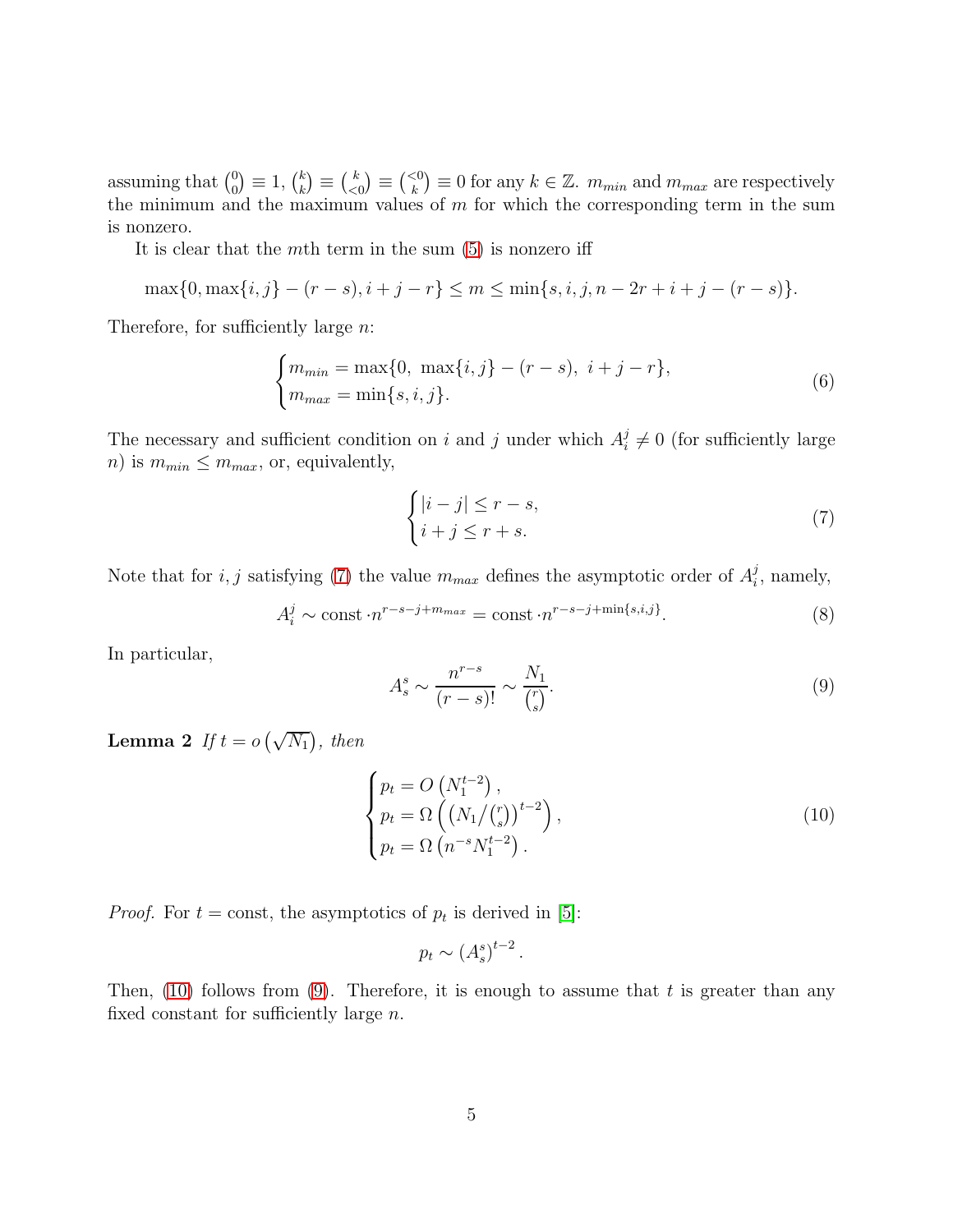To obtain the bounds in  $(10)$ , let's fix some adjacent vertices x and y and estimate the number of ways to choose a simple path  $x_1, \ldots, x_t$ , where  $x_1 = x$  and  $x_t = y$ . We will choose the vertices  $x_2, \ldots, x_{t-1}$  sequentially so that, for  $2 \leq j \leq t$ ,  $\{x_{j-1}, x_j\} \in E$ , or, equivalently,  $x_j \in V_s(x_{j-1})$ , occasionally imposing additional restrictions on the choice of  $x_j$ .

The upper bound in [\(10\)](#page-4-1) follows from the obvious fact that

$$
p_t \le N_1^{t-2}.
$$

The first lower bound in [\(10\)](#page-4-1) follows from [\(9\)](#page-4-2) and the fact that

$$
p_t \ge (A_s^s - t)^{t-2},
$$

which can be obtained by choosing only  $x_2, \ldots, x_{t-1} \in V_s(y)$ .

It remains to prove the last equality in [\(10\)](#page-4-1). Given no other restrictions, the vertices  $x_2, \ldots, x_{t-s-1}$  can be chosen in no less than

$$
(N_1 - t)^{t - s - 2} \sim N_1^{t - s - 2}
$$

ways (assuming that for each such choice there exists at least one relevant choice of the rest of the vertices, which is shown below). Having fixed  $x_2, \ldots, x_{t-s-1}$ , let's restrict the choice of  $x_{t-s}, \ldots, x_{t-1}$  as follows:

<span id="page-5-0"></span>
$$
x_{t-s-1+j} \in V_{\min\{i+j,s\}}(y),
$$

where  $1 \le j \le s$ ,  $i = |x_{t-s-1} \cap y|$ , i.e.  $x_{t-s-1} \in V_i(y)$ . Then  $x_{t-s}, \ldots, x_{t-1}$  can be chosen in no less than

$$
\left(A_i^{\min\{i+1,s\}} - t\right) \cdot \left(A_{\min\{i+1,s\}}^{\min\{i+2,s\}} - t\right) \cdot \ldots \cdot \left(A_{\min\{i+s-1,s\}}^{\min\{i+s,s\}} - t\right) \tag{*}
$$

ways. If  $r - s \ge 2$ , then, applying [\(8\)](#page-4-3), for  $j \in \{0, 1, ..., s - 1\}$ :

$$
A_j^{j+1} = \Theta\left(n^{r-s-1}\right) = \Omega\left(n^{(r-s)/2}\right) = \omega(t)
$$

and

$$
A_s^s = \Theta\left(n^{r-s}\right) = \omega(t).
$$

Thus, for  $r - s \geq 2$ , the expression in (\*) equals  $\Omega(n^{(r-s-1)\cdot s})$ . Therefore,

$$
p_t = \Omega \left( N_1^{t-s-2} \cdot n^{(r-s-1)\cdot s} \right) = \Omega \left( n^{-s} N_1^{t-2} \right).
$$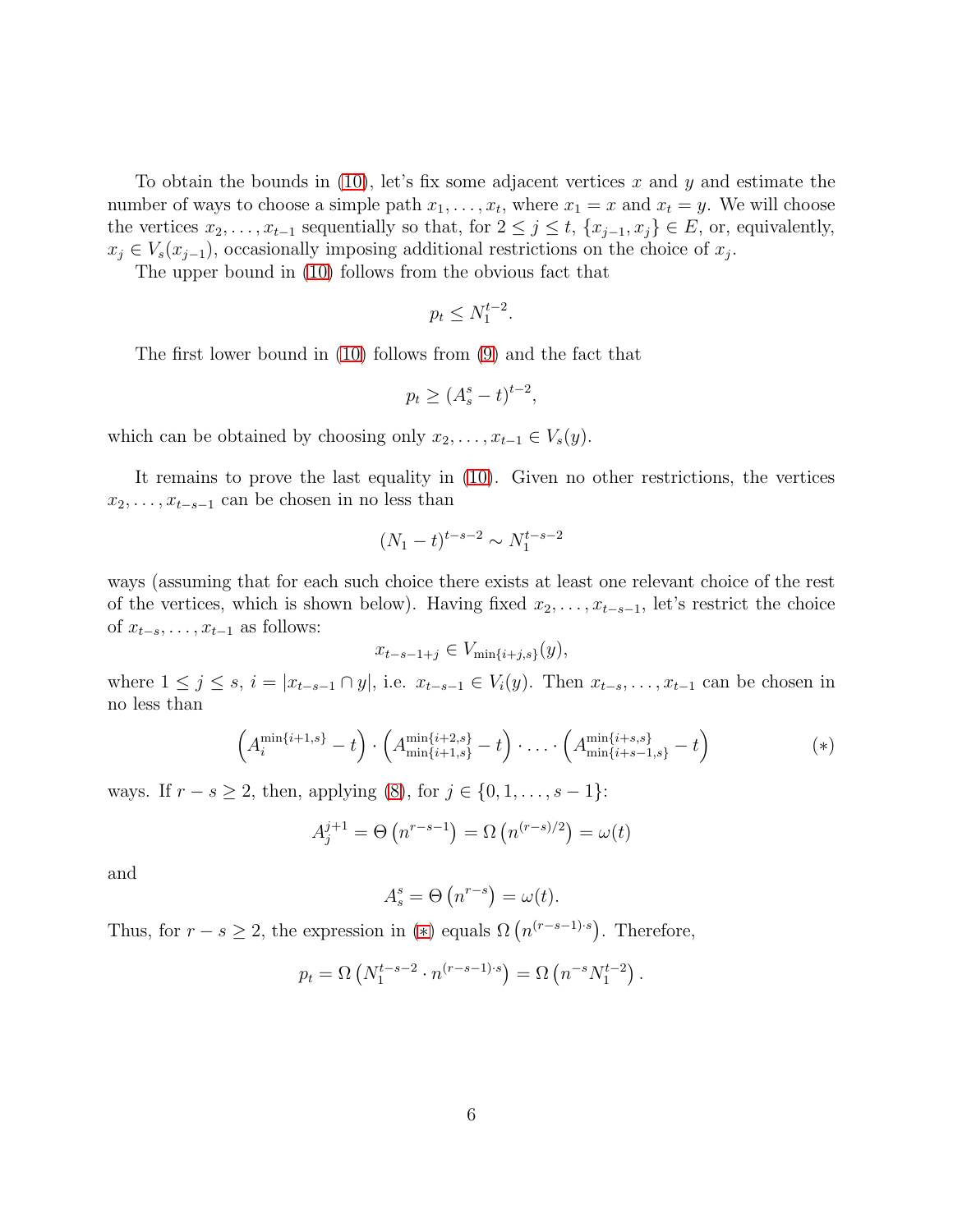If, however,  $r - s = 1$ , then  $A_j^{j+1} = \text{const}$ , which makes (\*) meaningless for large t. Let's adopt another approach in this case choosing the vertices only from the following vertex sets:

$$
x_2 \in V_{s-1}(y), x_3 \in V_{s-2}(y), \dots, x_{s+1} \in V_0(y),
$$
  
\n
$$
x_{s+2}, \dots, x_{t-s-1} \in V_0(y),
$$
  
\n
$$
x_{t-s} \in V_1(y), x_{t-s+1} \in V_2(y), \dots, x_{t-1} \in V_s(y),
$$

which can be done in no less than

$$
A_{s}^{s-1} \cdot A_{s-1}^{s-2} \cdot \ldots \cdot A_{1}^{0} \cdot (A_{0}^{0} - t)^{t-2s-2} \cdot (A_{0}^{1} - 1) \cdot (A_{1}^{2} - 1) \cdot \ldots \cdot (A_{s-1}^{s} - 1) \ge
$$
  
 
$$
\geq \Theta(N_{1}^{s}) \cdot N_{1}^{t-2s-2} = \Theta(N_{1}^{t-2}N_{1}^{-s}) = \Theta(n^{-s}N_{1}^{t-2})
$$

ways, where the inequality follows from [\(8\)](#page-4-3).

Thus, in any case,

$$
p_t = \Omega\left(n^{-s}N_1^{t-2}\right).
$$

The last bound in  $(10)$  is proved.  $\square$ 

**Lemma 3** If  $t = o(\sqrt{N_1})$ , then

<span id="page-6-2"></span>
$$
\begin{cases} c_t = O\left(\frac{n^s}{2t} N_1^t\right), \\ c_t = \Omega\left(\frac{n^s}{2t} \left(N_1/\binom{r}{s}\right)^t\right), \\ c_t = \Omega\left(\frac{1}{2t} N_1^t\right). \end{cases} \tag{11}
$$

*Proof.* Follows from Lemma [1](#page-3-1) and Lemma [2.](#page-4-1)  $\square$ 

### <span id="page-6-1"></span><span id="page-6-0"></span>2.2 Variance of the number of cycles

**Lemma 4** If there exists a function  $M = M(n)$  such that, for some  $\varepsilon > 0$ ,

$$
\begin{cases} M \ge N_1, \\ Mp > 1 + \varepsilon, \\ t^2/M \to 0, \end{cases}
$$

then

$$
\frac{\text{Var } X}{\left(\mathbf{E} X\right)^2} \le \frac{1}{\mathbf{E} X} + o\left(\frac{M^t}{t c_t}\right).
$$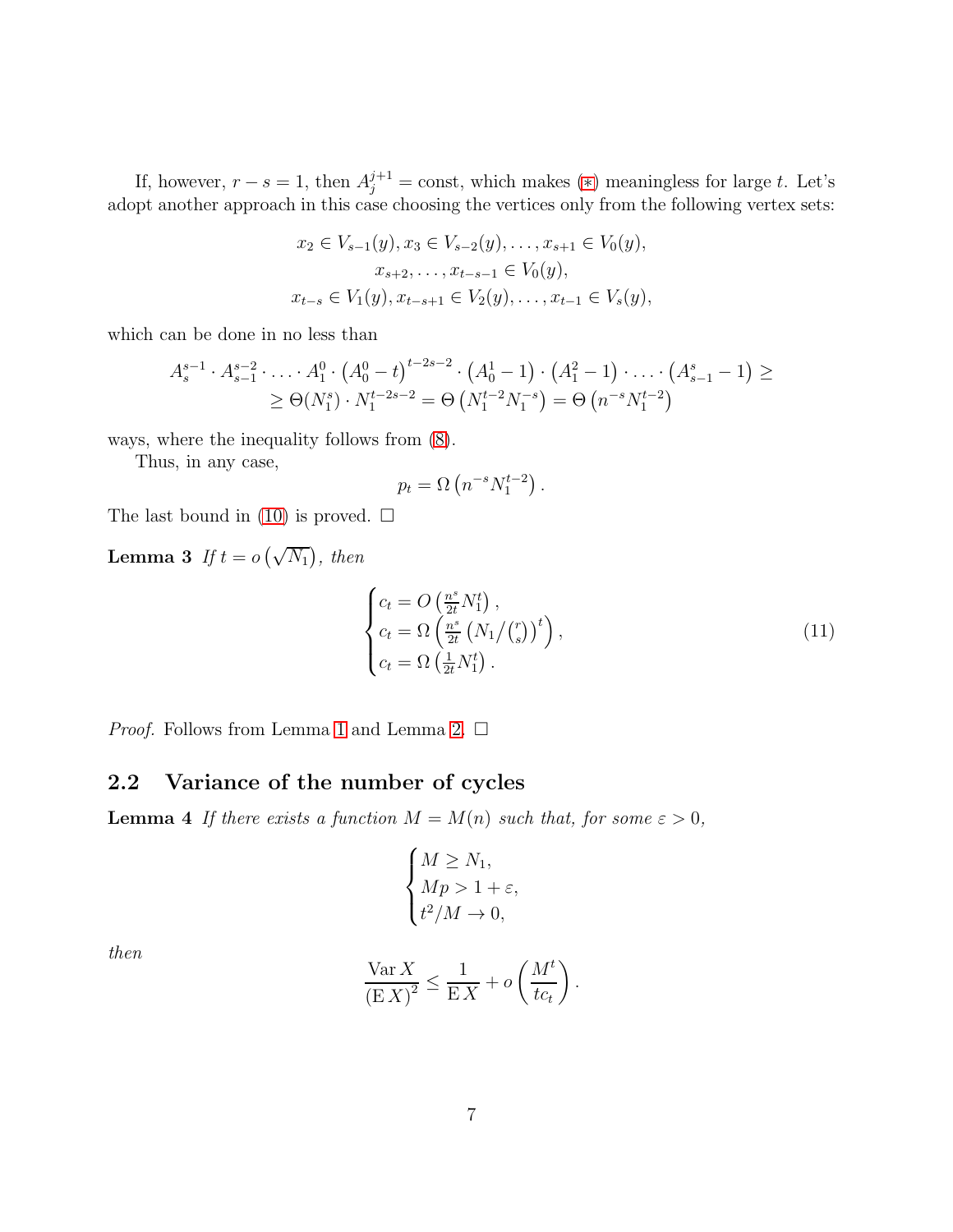*Proof.* Let  $\gamma_1, \ldots, \gamma_{c_t}$  be all copies of  $C_t$  in  $G(n, r, s)$  and  $X_i$  be the indicator of the event  $\{\gamma_i \subset G_p(n,r,s)\}.$  Then

$$
\operatorname{Var} X = \sum_{i=1}^{c_t} \operatorname{Var} X_i + \sum_{i \neq j} \operatorname{cov}(X_i, X_j) = \sum_{i=1}^{c_t} \operatorname{Var} X_i + \sum_{(i,j) \in I} \operatorname{cov}(X_i, X_j) \le
$$
  

$$
\le \sum_{i=1}^{c_t} \operatorname{E}(X_i^2) + \sum_{(i,j) \in I} \operatorname{E}(X_i X_j) = \sum_{i=1}^{c_t} \operatorname{E}(X_i + \sum_{(i,j) \in I} \operatorname{E}(X_i X_j) = \operatorname{E} X + \sum_{(i,j) \in I} \operatorname{E}(X_i X_j),
$$

where I is the set of ordered pairs  $(i, j)$  of indices such that  $\gamma_i$  and  $\gamma_j$  have at least one common edge.

Let  $(i, j) \in I$ . Let  $\alpha(i, j)$  denote the number of all inclusion maximal non-degenerate (with at least one edge) simple paths in  $\gamma_i \cap \gamma_j$ . Let  $x(i, j)$  denote the total number of edges in  $\gamma_i \cap \gamma_j$ . Clearly,  $\alpha(i, j) \leq x(i, j) \leq t - \alpha(i, j)$  and  $\alpha(i, j) \leq t/2$ .

Given  $\alpha \leq \lfloor t/2 \rfloor$  and  $\alpha \leq x \leq t - \alpha$ , let's estimate from above the number of pairs  $(i, j) \in I$  such that  $\alpha(i, j) = \alpha$  and  $x(i, j) = x$ . Let's fix the index i, which can be done in  $c_t$  ways, and count the number of ways to choose j. For any j such that  $\alpha(i, j) = \alpha$  and  $x(i, j) = x$ , let us write down the vertices of  $\gamma_t$  sequentially, following its edges:

$$
(v_{\xi_1}, \ldots, v_{\xi_1+b_1 \cdot l_1}, u_1, \ldots, u_{r_1},
$$
  
\n
$$
v_{\xi_2}, \ldots, v_{\xi_2+b_2 \cdot l_2}, u_{r_1+1}, \ldots, u_{r_1+r_2},
$$
  
\n...,  
\n
$$
v_{\xi_{\alpha-1}}, \ldots, v_{\xi_{\alpha-1}+b_{\alpha-1} \cdot l_{\alpha-1}}, u_{r_1+\ldots+r_{\alpha-2}+1}, \ldots, u_{r_1+\ldots+r_{\alpha-1}},
$$
  
\n
$$
v_{\xi_{\alpha}}, \ldots, v_{\xi_{\alpha}+b_{\alpha} \cdot l_{\alpha}}, u_{r_1+\ldots+r_{\alpha-1}+1}, \ldots, u_{r_1+\ldots+r_{\alpha}}).
$$

Here  $v_1, \ldots, v_t$  are the vertices of  $\gamma_i$  such that  $\{v_i, v_{i+1}\} \in E$ ,  $(v_{-(t-1)}, \ldots, v_0) = (v_1, \ldots, v_t)$ , and, for  $m \in \{1, \ldots, \alpha\},\$ 

$$
\begin{cases}\n1 \leq \xi_m \leq t, \\
b_m \in \{-1, 1\}, \\
1 \leq l_m \leq l_1 + \ldots + l_\alpha = x, \\
0 \leq r_m \leq r_1 + \ldots + r_\alpha = t - (x + \alpha).\n\end{cases}
$$

Thus,  $j$  is uniquely defined by the tuple

$$
(\xi_1,\ldots,\xi_\alpha,b_1,\ldots,b_\alpha,l_1,\ldots,l_\alpha,r_1,\ldots,r_\alpha,u_1,\ldots,u_{t-(x+\alpha)})
$$

the number of ways to choose which, considering the constraints, is bounded from above by

$$
t^{\alpha}2^{\alpha}\binom{x-1}{\alpha-1}\binom{t-x-1}{\alpha-1}N_1^{t-x-\alpha}.
$$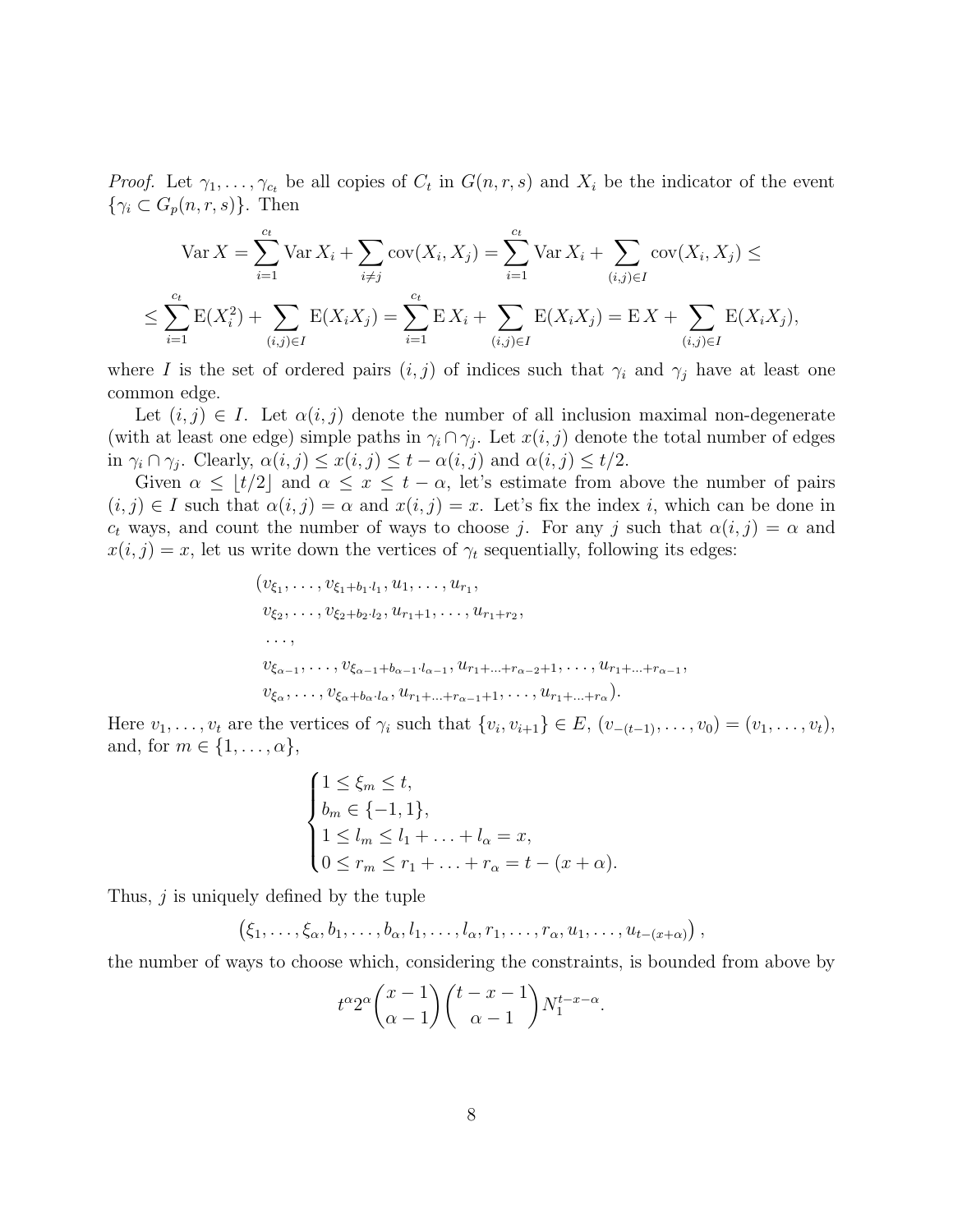Note that  $N_1^{t-x-\alpha}$  is an upper bound for the number of choices of  $u_1, \ldots, u_{t-(x+\alpha)}$  if the other parameters are fixed. Indeed, if  $u_1, \ldots, u_{t-(x+\alpha)}$  are chosen sequentially, then, for each  $k \in \{1, \ldots, t-(x+\alpha)\}\,$  either  $u_k \in V_s(v_{\xi_m+b_m \cdot l_m})$  for some  $m \in \{1, \ldots, \alpha\}$  or  $u_k \in V_s(u_{k-1})\$ . Let's fix some  $\delta \in (0, 1/2)$  and let  $D = Mp$ . Notice that  $D > 1 + \varepsilon$  is assumed in the

conditions in the statement of Lemma [4.](#page-6-1) Since the probability of appearance of two fixed cycles with x common edges is  $p^{2t-x}$ , the sum  $\sum$  $(i,j) \in I$  $E(X_i X_j)$  can be estimated from above

as follows:

$$
\sum_{(i,j)\in I} \mathcal{E}(X_i X_j) \leq \sum_{\alpha=1}^{\lfloor t/2 \rfloor} \sum_{x=\alpha}^{t-\alpha} c_t (2t)^{\alpha} \binom{x-1}{\alpha-1} \binom{t-x-1}{\alpha-1} N_1^{t-x-\alpha} p^{2t-x} \leq
$$
\n
$$
\leq \frac{1}{t} c_t p^t \sum_{\alpha=1}^{\lfloor t/2 \rfloor} \sum_{x=\alpha}^{t-\alpha} t (2t)^{\alpha} \binom{x}{\alpha} \binom{t-x}{\alpha-1} M^{t-x-\alpha} p^{t-x} =
$$
\n
$$
= \frac{1}{t} c_t p^t D^t \sum_{\alpha=1}^{\lfloor t/2 \rfloor} \sum_{x=\alpha}^{t-\alpha} D^{-x} \left( \frac{2t}{M} \right)^{\alpha} \binom{x}{\alpha} \frac{t\alpha}{t-x-\alpha+1} \binom{t-x}{\alpha} \leq
$$
\n
$$
\leq \frac{1}{t} c_t p^t D^t \sum_{\alpha=1}^{\lfloor t/2 \rfloor} \sum_{x=\alpha}^{t-\alpha} D^{-x} \left( \frac{2t}{M} \right)^{\alpha} \frac{t\alpha}{t-x-\alpha+1} \left( \frac{ex}{\alpha} \right)^{\alpha} \left( \frac{e(t-x)}{\alpha} \right)^{\alpha} \leq
$$
\n
$$
\leq \frac{1}{t} c_t p^t D^t \sum_{\alpha,x=1}^{+\infty} D^{-x} \frac{t}{\max\{1, t-x-\alpha+1\}} \left( \alpha^{1/\alpha} \frac{2e^2t^2}{M} \frac{x}{\alpha^2} \right)^{\alpha} \leq
$$
\n
$$
\leq \frac{1}{t} c_t p^t D^t \sum_{\alpha,x=1}^{+\infty} \frac{t(1+\varepsilon)^{-\delta(x+\alpha)}}{\max\{1, t-x-\alpha+1\}} D^{-x(1-\delta)} \left( (1+\varepsilon)^{\delta} \alpha^{1/\alpha} \frac{2e^2t^2}{M} \frac{x}{\alpha^2} \right)^{\alpha}.
$$

Further, for  $x + \alpha \leq \frac{t}{2}$  $\frac{t}{2}$ ,

$$
\frac{t(1+\varepsilon)^{-\delta(x+\alpha)}}{\max\{1,t-x-\alpha+1\}} \le \frac{1}{1-\frac{x+\alpha-1}{t}} \le \frac{1}{1-1/2} = 2
$$

and, for  $x + \alpha > \frac{t}{2}$ ,

$$
\frac{t(1+\varepsilon)^{-\delta(x+\alpha)}}{\max\{1,t-x-\alpha+1\}} \le t(1+\varepsilon)^{-\delta t/2} \le \frac{2}{\delta\ln(1+\varepsilon)}.
$$

Thus, in any case,

$$
\frac{t(1+\varepsilon)^{-\delta(x+\alpha)}}{\max\{1, t-x-\alpha+1\}} \le 2 + \frac{2}{\delta \ln(1+\varepsilon)}.
$$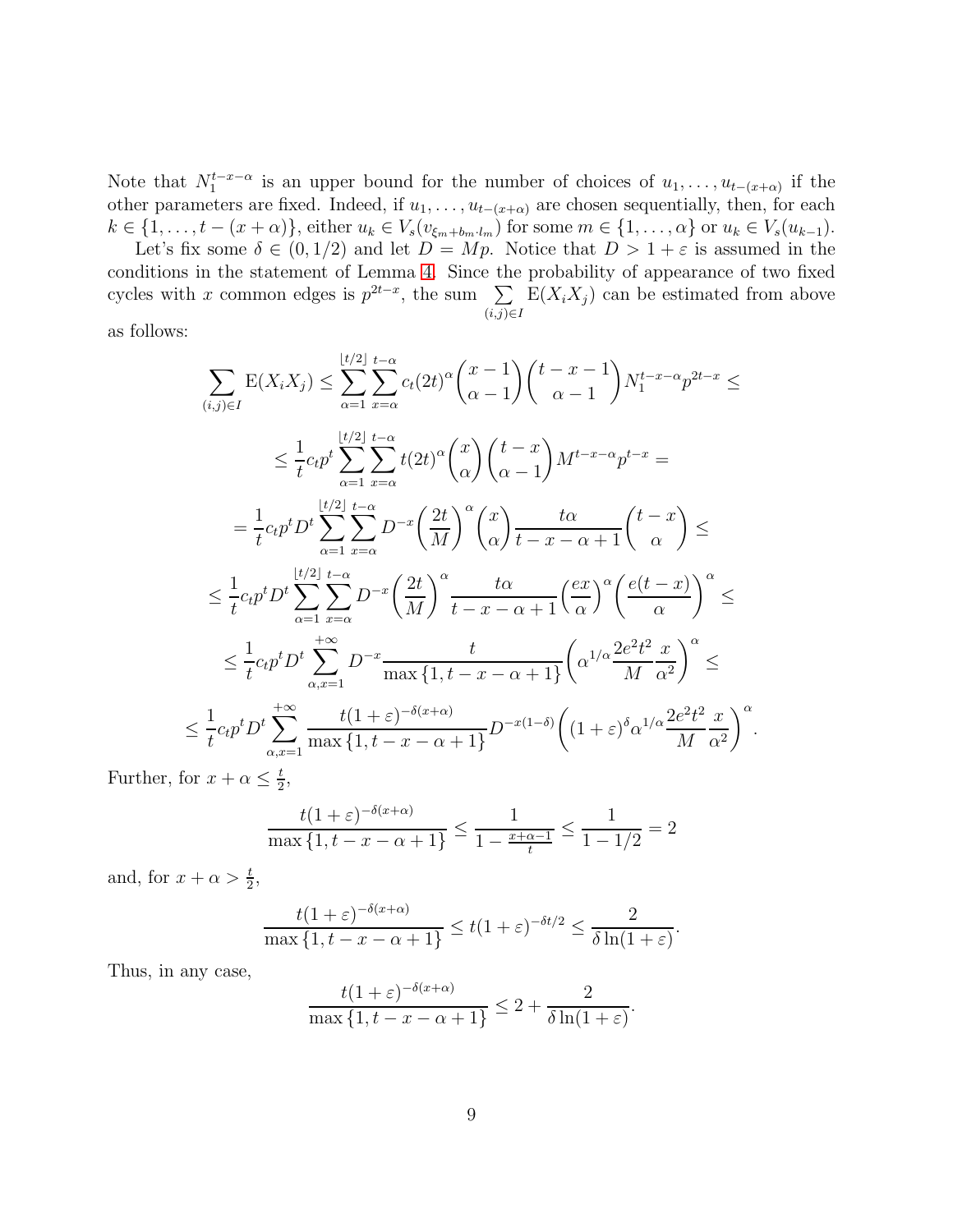Let

$$
d = (1+\varepsilon)^{\delta} \frac{2e^2t^2}{M} \max_{\alpha} \left( \alpha \left( 2 + \frac{2}{\delta \ln(1+\varepsilon)} \right) \right)^{1/\alpha}.
$$

Then

$$
\sum_{(i,j)\in I} \mathcal{E}(X_i X_j) \le \frac{1}{t} c_t p^t D^t \sum_{\alpha,x=1}^{+\infty} D^{-x(1-\delta)} \left(d\frac{x}{\alpha^2}\right)^{\alpha} \le \frac{1}{t} c_t p^t D^t \sum_{\alpha,x=1}^{+\infty} (1+\varepsilon)^{-\delta x} f(x),
$$

where

$$
f(x) = D^{-x(1-2\delta)} \left( d \frac{x}{\alpha^2} \right)^{\alpha}.
$$

From the equation  $\partial \ln f / \partial x = 0$ , f achieves its maximum at  $x_{max} = \frac{\alpha}{(1 - 2\delta)}$  $\frac{\alpha}{(1-2\delta)\ln D}$ . Since, under Lemma [4](#page-6-1) assumptions,  $d \to 0$  as  $n \to \infty$ , then, for sufficiently large *n*,

$$
f(x_{max}) = \left(\frac{d}{e\alpha(1 - 2\delta) \ln D}\right)^{\alpha} \leq d^{\alpha/2}.
$$

Finally, for large enough  $n$ ,

$$
\sum_{(i,j)\in I} E(X_i X_j) \le \frac{1}{t} c_t p^t D^t \sum_{\alpha,x=1}^{+\infty} (1+\varepsilon)^{-\delta x} d^{\alpha/2} =
$$
  
=  $\frac{1}{t} c_t p^t D^t \cdot \frac{1}{(1+\varepsilon)^{\delta}-1} \cdot \frac{d^{1/2}}{1-d^{1/2}} = o\left(\frac{1}{t} c_t p^t D^t\right)$ 

and

$$
\frac{\text{Var } X}{\left(\mathbf{E} X\right)^2} \le \frac{\mathbf{E} X + o\left(\frac{1}{t}c_t p^t D^t\right)}{\left(\mathbf{E} X\right)^2} = \frac{1}{\mathbf{E} X} + o\left(\frac{M^t}{t c_t}\right).
$$

<span id="page-9-0"></span> $\Box$ 

## 2.3 Proof of Theorem [2](#page-2-0)

As before, X is the number of copies of  $C_t$  in  $G_p(n,r,s)$ . Let  $p = o(p)$ . Then by Markov's inequality and Lemma [3:](#page-6-2)

$$
\mathbb{P}(X \ge 1) \le \mathbb{E} X = c_t p^t = O\left(\frac{1}{2t} (N_1 p n^{s/t})^t\right) = O\left(\frac{1}{2t} (p/\hat{p})^t\right) \to 0.
$$

Let  $p = \omega(\hat{p})$ . Then Lemma [3](#page-6-2) and Lemma [4](#page-6-1) for  $M = N_1 \cdot \max\left\{1, n^{s/t}/\binom{r}{s}\right\}$  yield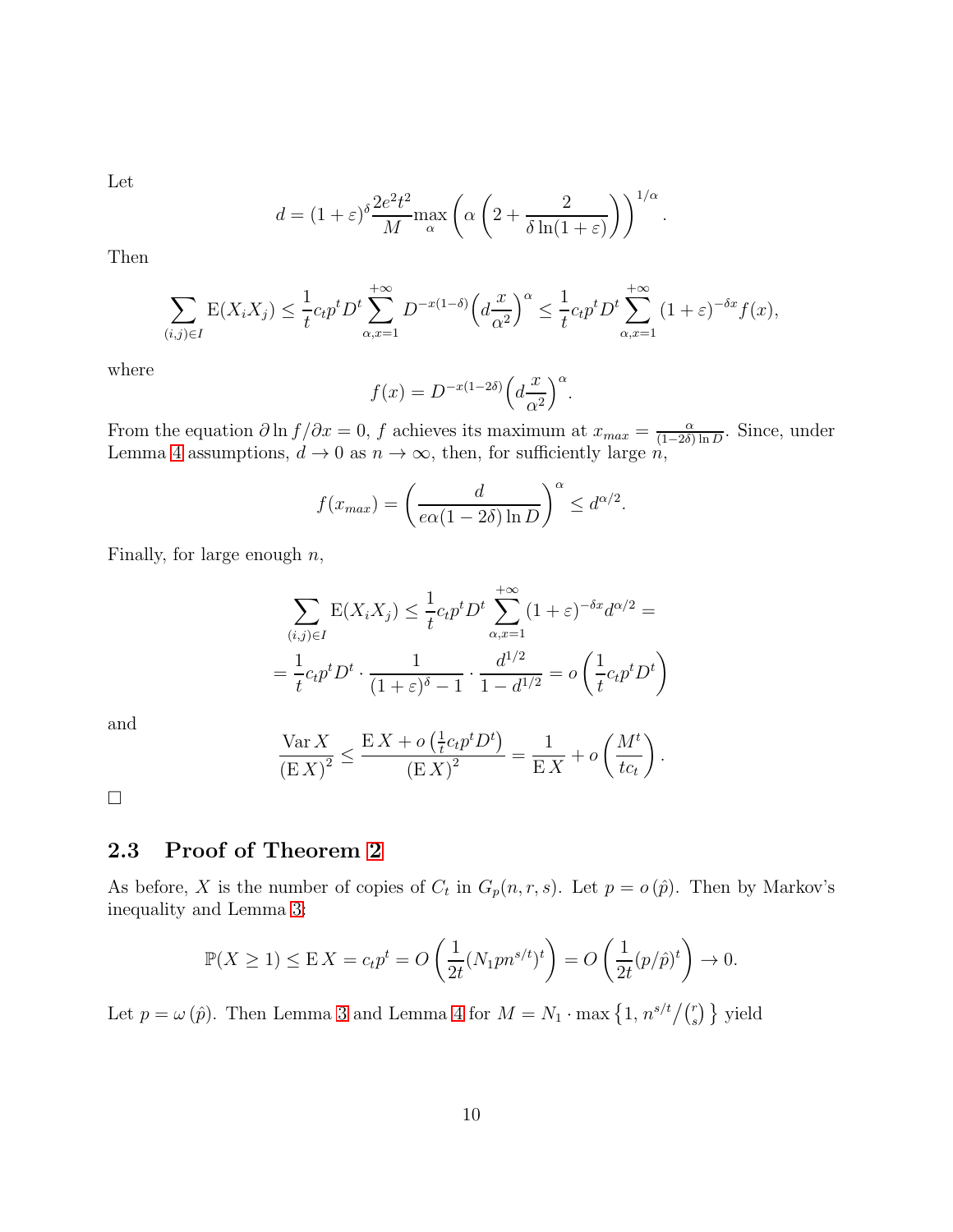$$
\mathcal{E}X = \Omega\left(\frac{1}{2t}\left(N_1pn^{s/t} \middle/ \binom{r}{s}\right)^t\right) = \frac{1}{2t}\left(\omega(1)\right)^t \to +\infty,
$$
\n
$$
\frac{\text{Var}\,X}{\left(\mathcal{E}\,X\right)^2} \le \frac{1}{\mathcal{E}\,X} + o\left(\frac{N_1^t \cdot \max\left\{1, n^s \middle/ \binom{r}{s}\right\}}{t \cdot \max\left\{\frac{1}{2t} N_1^t, \frac{n^s}{2t} \left(N_1/\binom{r}{s}\right)^t\right\}}\right) \to 0.
$$

By Chebyshev's inequality:

$$
\mathbb{P}(X=0) \le \mathbb{P}\left(|X - \mathbb{E}|X| \ge \mathbb{E}|X\right) \le \frac{\text{Var}(X)}{\left(\mathbb{E}|X|\right)^2} \to 0.
$$

Thus, it is proved that  $\hat{p}$  is a threshold.

Now, it remains to prove that the threshold is sharp if  $s = 0$  and  $t \to +\infty$  or s is arbitrary and  $t = \omega(\ln n)$ . If  $t \to +\infty$ , then, for  $p \leq (1 - \varepsilon)\hat{p}$ , we get

$$
\mathbf{E}\,X = c_t p^t = O\left(\frac{1}{2t}(N_1 p n^{s/t})^t\right) = O\left(\frac{1}{2t}(1-\varepsilon)^t\right) \to 0.
$$

If, in addition,  $s = 0$  or  $t = \omega(\ln n)$ , then for  $p \ge (1 + \varepsilon)\hat{p}$ ,

$$
N_1 p \ge (1+\varepsilon)n^{-s/t} \sim 1+\varepsilon > 1+\frac{\varepsilon}{2}.
$$

Therefore, Lemma [3](#page-6-2) and Lemma [4](#page-6-1) for  $M = N_1$  yield

$$
E X = c_t p^t = \Omega \left( \frac{1}{2t} (N_1 p)^t \right) = \Omega \left( \frac{1}{2t} \left( 1 + \frac{\varepsilon}{2} \right)^t \right) \to +\infty,
$$
  

$$
\frac{\text{Var } X}{\left( E X \right)^2} \le \frac{1}{E X} + o \left( \frac{N_1^t}{t c_t} \right) = \frac{1}{E X} + o(1) \to 0
$$

which means that the threshold is sharp.  $\square$ 

# 3 Conclusion

We have established the threshold for containment of a copy of  $C_t$  in  $G_p(n,r,s)$  under assumption that  $t = o(\sqrt{N_1})$ . This restriction is due to the method we used to prove auxiliary results about the number of copies of  $C_t$  in  $G(n, r, s)$  (Lemma [3\)](#page-6-2) and the variance of the number of copies of  $C_t$  in  $G_p(n,r,s)$  (Lemma [4\)](#page-6-1).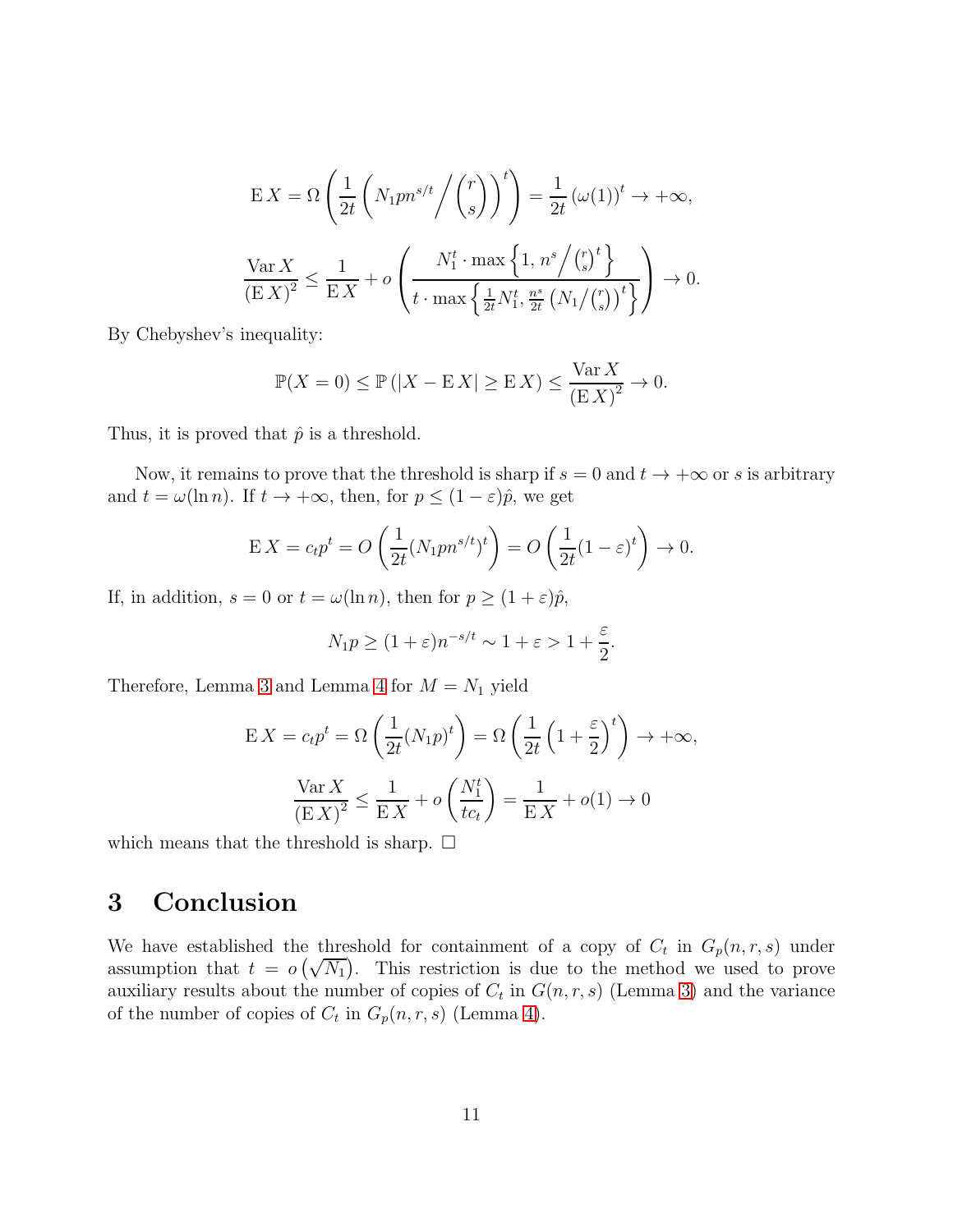In fact, the probability in [\(3\)](#page-2-0) is still a threshold for  $t = O(\sqrt{N_1})$ . It can be shown using the same techniques and a bit more careful analysis. The bounds for  $p_t$  and  $c_t$  in Lemmas [2](#page-4-1) and [3](#page-6-2) still hold for  $t = O(\sqrt{N_1})$ . The conditions in Lemma [4](#page-6-1) would be

$$
\begin{cases} M \ge N_1, \\ Mp \to \infty, \\ t^2/M = O(1). \end{cases}
$$

Note that if  $t^2/M = \Theta(1)$ , the condition  $Mp > 1 + \varepsilon$  is insufficient to prove Lemma [4](#page-6-1) using the same idea. This means that we do not know whether the threshold [\(3\)](#page-2-0) is sharp for  $t = \Theta\left(\sqrt{N_1}\right).$ 

# 4 Acknowledgements

The reported study was funded by RFBR, project number 20-24-70001, and by Grant N NSh-2540.2020.1 to support leading scientific schools of Russia.

# <span id="page-11-2"></span>References

- <span id="page-11-3"></span>[1] B. Bollob´as. Threshold functions for small subgraphs. Mathematical Proceedings of the Cambridge Philosophical Society, 1981, vol. 90, no. 2, pp. 197–206.
- <span id="page-11-4"></span>[2] B. Bollobás, A.G. Thomason. Threshold functions. Combinatorica, 1987, vol. 7, no. 1, pp. 35–38.
- [3] B. Bollobás, J. Wierman. Subgraph Counts and Containment Probabilities of Balanced and Unbalanced Subgraphs in a Large Random Graph. Annals of the New York Academy of Sciences, 1989, vol. 576, no. 1, pp. 63–70
- <span id="page-11-5"></span><span id="page-11-0"></span>[4] B. Bollobás, B.P. Narayanan, A.M. Raigorodskii. On the stability of the Erdős-Ko-Rado theorem. Journal of Combinatorial Theory, Series A, 2016, vol. 137, pp. 64–78.
- <span id="page-11-1"></span>[5] A.V. Burkin. Small Subgraphs in Random Distance Graphs. Theory of Probability & Its Applications, 2016, vol. 60, no. 3, pp. 367–382.
- [6] A.V. Burkin, M.E. Zhukovskii. Small subgraphs and their extensions in a random distance graph. Sbornik: Mathematics, 2018, vol. 209, no. 2, pp. 163–186.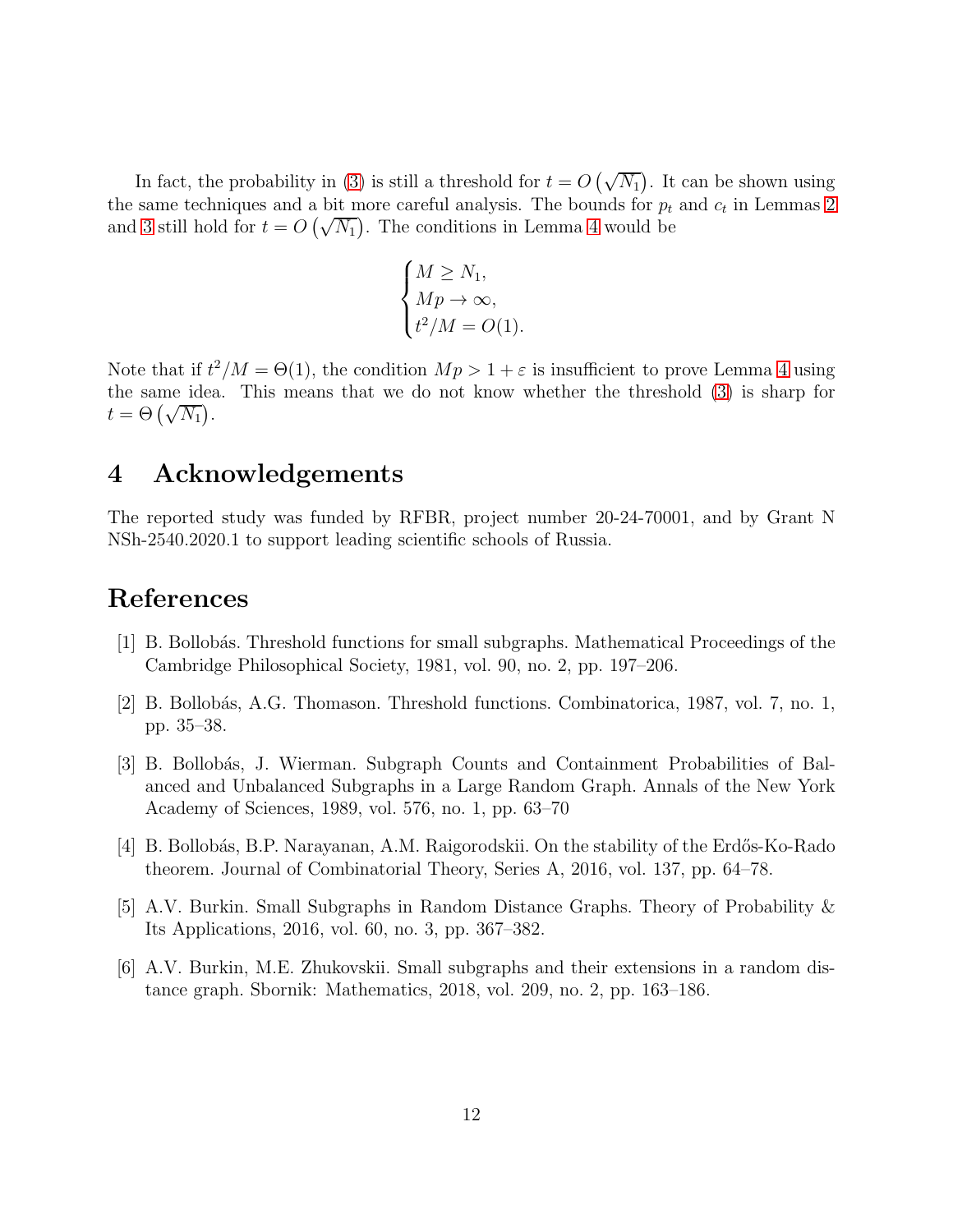- <span id="page-12-5"></span><span id="page-12-0"></span>[7] P. Erdős, A. Rényi. On random graphs. I. Publicationes Mathematicae Debrecen, 1959, vol. 6, pp. 290–297.
- <span id="page-12-6"></span>[8] P. Erdős, A. Rényi. On the evolution of random graphs. Publications of the Mathematical Institute of the Hungarian Academy of Sciences, 1960, vol. 5, pp. 17–61.
- [9] E. Friedgut, V. Rödl, A. Ruciński, P. Tetali. A sharp threshold for random graphs with a monochromatic triangle in every edge coloring. Memoirs of the American Mathematical Society, 2006, vol. 179, no. 845.
- <span id="page-12-4"></span><span id="page-12-1"></span>[10] E.N. Gilbert. Random Graphs. The Annals of Mathematical Statistics, 1959, vol. 30, no. 4, pp. 1141–1144.
- <span id="page-12-7"></span>[11] S. Janson, T. Luczak, A. Ruciński. Random Graphs, 2000, Wiley, New York.
- <span id="page-12-8"></span> $[12]$  M. Karonski, A. Rucinski. On the number of strictly balanced subgraphs of a random graph. Graph Theory. Lecture Notes in Mathematics, 1983, vol. 1018, pp. 79–83
- <span id="page-12-2"></span> $[13]$  J. Komlós, E. Szemerédi. Limit distribution for the existence of hamiltonian cycles in a random graph. Discrete Mathematics, 1983, vol. 43, no. 1, pp. 55–63.
- [14] A. Kupavskii. On random subgraphs of Kneser and Schrijver graphs. Journal of Combinatorial Theory, Series A, 2016, vol. 141, pp. 8–15.
- [15] A. Kupavskii. Random Kneser Graphs and Hypergraphs. The Electronic Journal of Combinatorics, 2018, vol. 25, no. 4.
- [16] P.A. Ogarok, A.M. Raigorodskii. On Stability of the Independence Number of a Certain Distance Graph. Information Transmission Problems, 2020, vol. 56, no. 4, pp. 347–359.
- <span id="page-12-3"></span>[17] M.M. Pyaderkin. Independence numbers of random subgraphs of distance graphs. Mathematical Notes, 2016, vol. 99, no. 3-4, pp. 556–563.
- [18] A.M. Raigorodskii, V.S. Karas. Asymptotics of the independence number of a random subgraph of the graph  $G(n, r, < s)$ . Submitted to Mathematical Notes.
- <span id="page-12-10"></span><span id="page-12-9"></span>[19] A. Rucinski, A. Vince. Strongly balanced graphs and random graphs. Journal of Graph Theory, 1986, vol. 10, no. 2, pp. 251–264.
- [20] A. Rucinski. When are small subgraphs of a random graph normally distributed? Probability Theory and Related Fields, 1988, vol. 78, no. 1, pp. 1–10.